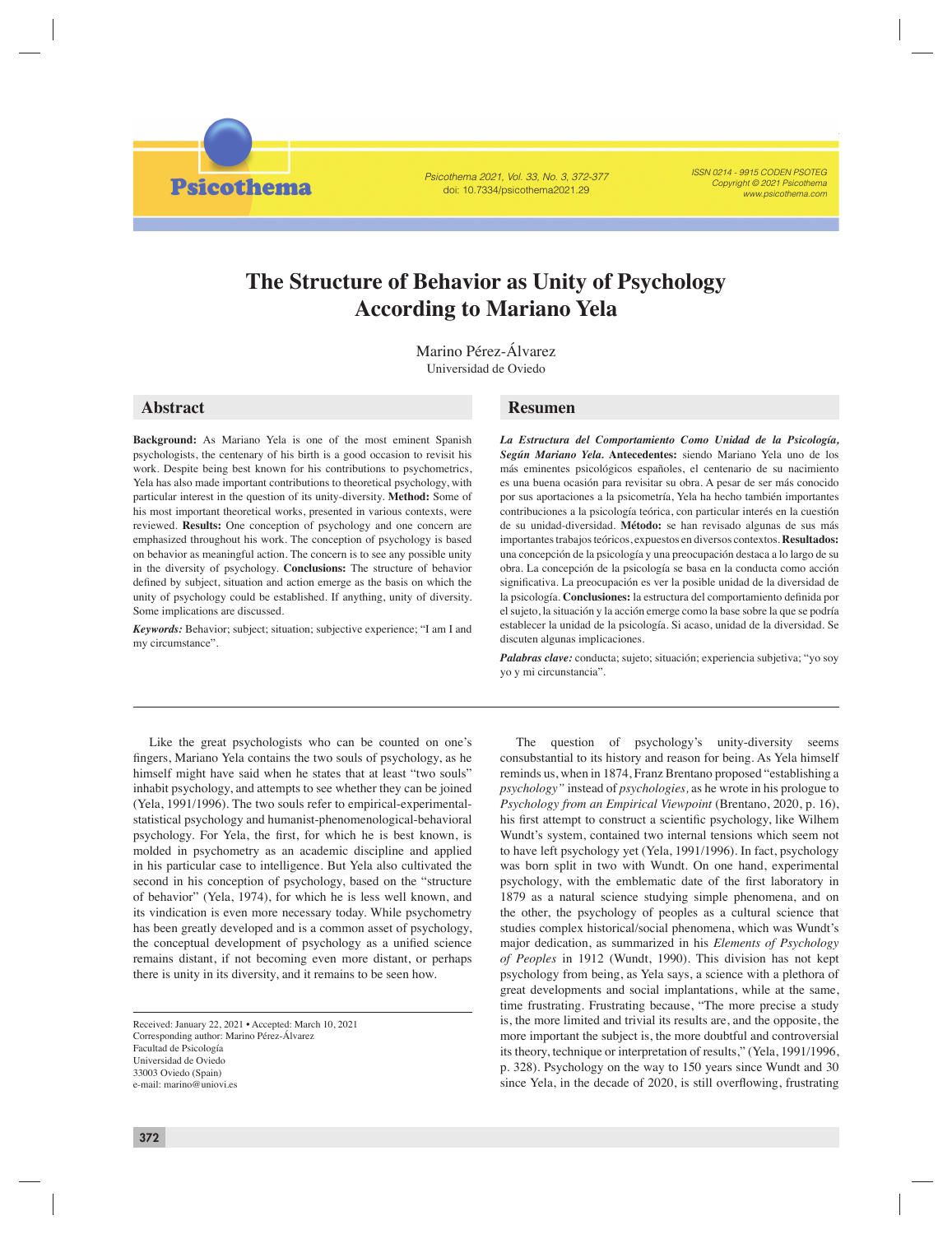and divided: a giant with feet of clay searching for a foundation (Zagaria et al., 2020) or in this case, unity in diversity (Yela, 1987; 1991/1996). After going around in so many circles in search of its unity, psychology as conceived by Yela would seems to merit consideration. Yela's conception is not just anything, but is grounded in his American and European scientific and philosophical education, and does not omit that Spanish vantage point from the shoulders of Ortega y Gasset (Yela, 1983/1996). A scientific and philosophical education is fundamental because the greatest problems in psychology are philosophical, theoretical and conceptual more than scientific or empirical. If the problems were scientific and empirical, with the thousands of psychology researchers and thousands and thousands of results produced every month, we would assuredly not be as we always are, or even more disunited than ever. But psychologists nowadays do not study philosophy, and it would have to be seen what, according to their curriculum, a specialized scientific professional is. Nor is theory cultivated in psychology, unless they are local theories on the level of research niches. Then, a long visit, like Yela's in the United States (Chicago, with Thurstone, Cronbach and others) and in Europe (Louvain, with Michotte, Katz and others) in the mid- $20<sup>th</sup>$  century, those "wild years" of psychology, when theories and methods were being consolidated, gives a unique perspective that he would not have had, even if he had been extremely studious, in only one of those places (Yela, 1983/1996). Furthermore, Ortega was the referent to whose philosophy Yela was undeniably devoted (Yela, 1983; 1987). The philosophy of Ortega is fundamental in points of philosophy on which psychology is usually silent, as discussed below.

This article proposes to distill Yela's conception of psychology as expressed in a variety of works, often concerning the question of its unity and diversity. Its implications are discussed in the context of current psychology, thirty years later.

#### *To start talking about psychology, behavior*

Mainstream psychology defines psychology as the science of the mind and behavior (Zagaria et al., 2020). The mind and behavior are certainly ineludible terms in psychology. However, when put together in a definition (mind *and* behavior) they are separated as distinct entities sewn together by the conjunction "and". At first, it leads us to understand that the mind is not behavior, but something separate, typically, unobservable, located inside one, depository of meaning and intentionality of observable behavior itself. Behavior would be external execution with sense (meaning and intentionality) residing in the mind. Behavior thus has more of a methodological status as a method of access, inference and confirmation of mental processes than really thematic, as the theme and purpose of psychology. After all, mainstream psychology is a version of "methodological behaviorism" according to Skinner's famous distinction between "radical behaviorism", radical precisely because it takes behavior as a theme of psychology in its "own right" (Skinner says) not a method for studying something else whether mind or brain (Skinner, 1945).

If the mind were assimilated in the brain, it would then have the binomial brain-behavior, behavior again being the executive counterpart of supposed internal agencies located in the brain. The handy, "executive function", epitomizes this conception, which as much as it may seem neuroscientific, is still a version of the homunculus or ghost in the machine: Cartesian dualism

revived. Faced with presumed internal agencies (mind, brain), the organism is taken as a whole subject, individual or person *situated* in the world. After all, behavior is performed by the organism or individual as a whole, not any of its internal subcomponents, modules, processes or mechanisms.

#### *Behavior, subject, situation*

The truth is that psychology is not easy to define. Even though the reference to behavior cannot be left out, more terms always seem necessary. According to Yela, behavior based on behaviorism is the touchstone of psychology as science. Yela says:

It seems to me that all the current psychological currents, to the extent that they attempt to contribute to the elaboration of a positive science, admit that, whatever may be the source of their data and hypotheses, and whatever their resources and fields of verification. the final and irreplaceable touchstone, in the last term, has to be the behavior of the human being as the repeatedly observable public activity of the subject (Yela, 1980/1996, p. 181).

In view of all of the above, more terms than just behavior, such as mind, stimulus, world, subject and self or awareness, are necessary. As José Luis Pinillos used to say, for example, in the epilogue of *Principios de psicología* [*Principles of Psychology*], behavior is someone's (Pinillos, 1975, p. 694). The someone of behavior is a *subject*, in some *situation*. Subject and situation are the terms that delimit the structure of behavior. Although behavior already implies subject and situation, it is really the subject as a whole that behaves in some way in a given situation, not an organ or mechanism in relation to an isolated stimulus or bytes of information. Only for explanatory reasons can the subject be separated from the situation, each mutually assuming the other in anything said about either.

The subject is, above all a body-subject with the particularity of taking itself, both body and behavior, as the object. In his essay entitled *Yo y mi cuerpo* [*My body and I*], Yela calls this metabehavior (Yela, 1994/1996a). The I, is the biographic body, more than biological body, with a personal history and a sense of life. It is a fact, says Yela, "…that man not only responds; he can, and in some way has to consider his response, meet it and respond to it and for it. This is what metabehavior consists of. Not in an action separate from and beyond behavior, but in the creation and execution of a behavior based on behavior itself." (Yela, 1994/1996a, p. 369). As Yela continues, "…man is, in the end, 'someone', who has to decide and interpret 'who he is and has been and is going to be.' Always within certain *limits*. But those limits are, in turn, questionable and problematic. That is why they become *horizons*." (p. 370).

The notion of situation, on the other hand, beyond the triviality of being in a place (How could it be anything else?) means a whole reconceptualization and alternative to the notion of mind as something internal. According to this conception, the mind would be outside, and *inside* a situation, in-the-world, not the world inside one. The human being exists and lives *in* the world. To exist means to be-outside where *exit* and existential come from. Not in vain, *tobe-in-the-world* is the emblem of the existential approach.

The notion of situation also has a wider scope than the notion of stimulus, which seems circumscribed to a stimulus-response relationship. As Yela says, the stimulus to which one responds is really a situation. "It is a *situation* because a living organism is *situated* in it. The living being, in the course of ontogenetic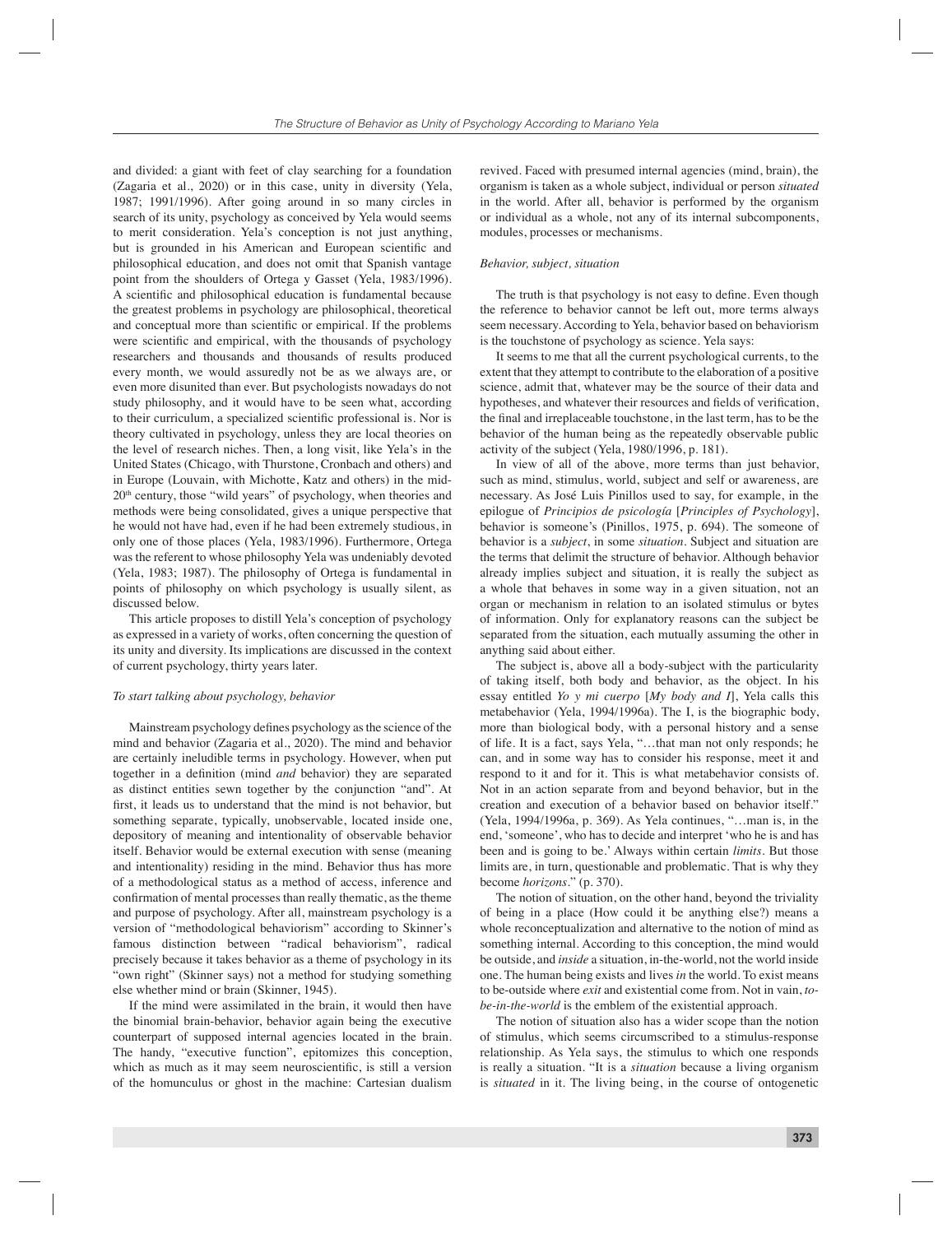development and depending on biological and cognoscitive possibilities, needs and motives, experiences and learning, discovers and configures an environment, and, in the case of man, a world interpreted through culture, which is meaningfully articulated in goal-objects and means-objects" (Yela, 1991/1996, p. 339). Yela gives two classic examples of this. One is the famous experiment performed by Solomon Asch in 1956, in which he asked subjects to estimate the length of three relatively different longitudinal lines. It was shown that their answers depended more on the situation than on the lines themselves, which includes the influence of previous estimates (in "cahoots") and the more or less conformist disposition of the participants. The other is the study by Hadley Cantril after Orson Welles' famous 1938 radio broadcast, "The Invasion from Mars", how many listeners who believed it saw different things, for example, that people were fleeing if they thought there were more cars than on other days, or that they still did not know if everything seemed the same. Subjects respond to the situation configured with what is given according to the context and their own disposition, experience, motivation, expectations, projects, pretensions, desire and attitudes (Yela, 1974, pp. 84-86).

The notion of situation, understood as gestalt configuration or "unity of interdependence," says Yela, between "stimulus" (situation) and subject (always *situated*), ends up overcoming the internal/external dichotomy, in as much as it is, and continues to be, a practically indispensable expression. In the end, the psychological part would not be inside or outside, but would be the continuous dynamic relationship (behavioral) between the subject and the world (Pérez-Álvarez, 2021). The scientific and professional study of this complex relationship requires analysis, classification and description of patterns, objectivation which easily runs the risk of reification or essentialization as traits, factors, latent variables or mental disorders that were in there, objectified within one as things in themselves. This objectifying tendency, scandalous in the clinic, requires an intellectual and methodological effort to resist. Effort, because the objectifying tendency is the default thought, not thinking, which often requires rethinking what was received, that is, epistemological vigilance. As examples of the notion of situation itself, psychological disorders would be neither inside or outside of one, but rather one who is *within* life situations that have turned into loops (Pérez-Álvarez, 2021) and the symptom networks, where they would not be seen as manifestations of latent variables or underlying causes, but as forming part of the networks of related events (Borsboom, 2017; Fonseca-Pedrero, 2018).

Subject and situation would thus be the terms that best complement the notion of behavior, even when implicit in it, more than mind with its mentalist connotations. The idea of mind, in any case hard to obviate, would be situated in the subject's behavioral relationship with situations (I-circumstances; being-in-the-world).

#### *I am I and my circumstance as non-dualistic alternative*

With respect to situating psychology in the subject's relationships with the world, a phenomenological-existential philosophy as represented by Ortega is fundamental. How the subject-world relationship is understood is a philosophical question more than scientific and empirical. Any fact has room for one theory or another. What makes the difference are philosophical conceptions, often implicit and never innocuous, that mark the difference (Pérez-Álvarez, 2021). And the default philosophy is no other than

Cartesian dualism: the "official doctrine" of the mind, as expressed by Gilbert Ryle in his classic 1949 work *The Concept of Mind*  (Ryle, 2005)

According to Ryle, the mind would result from a category error consisting of naming it as a separate thing and locating it in a place other than the one defined by the things and actions themselves defining an activity. As if someone after visiting the buildings in a university were to ask where the university is, or after watching a football game, where the team's spirit is. Certainly, "Team spirit is not the same as dribbling, or kicking, but neither is it so different that it can be said that the goalie first catches and then shows team spirit or that the center forward is, at any given moment, either kicking or showing *esprit de corps*" (Ryle, 2005, p. 31). After all, the mind is out there like the counterpart of behavior. Although dualist philosophy does not seem to impede the plethora of psychology, neither does it facilitate its conceptual progress.

The alternative to Cartesian dualism and to the mentalist conception of psychology is found in phenomenology and existentialism based on Husserl, Heidegger, Merleau-Ponty and Ortega, all of them amply cited by Yela. In particular, Ortega and Merleau-Ponty offer developments in phenomenology of special importance for psychology, as in fact they are presented by Yela. Thus, Yela takes from Ortega the emblematic formula of his philosophy *I am I and my circumstance*, predecessor of, and to a good extent equivalent to, Heideggerian *Being-in-the-world.* This means taking things in the world as radical reality and oneself *being* with them such that the subject and the world mutually constitute each other. We are not talking about that handy term, interaction, as if the subject and the world existed by themselves and then got together and interacted, as psychology is usually satisfied enough with. This is what Yela says:

The radical and absolutely indubitable reality is not the things without me, nor I without the things, nor is it the consciousness of. It is I dealing with things; it is I already living. It is human life, in which, at the same time, "I" and "my circumstances" are given. Neither is prior, both are fundamental: "Yo soy yo y mi circunstancia, y si no la salvo a ella no me salvo yo" (I am I and my circumstance, and if I do not save my circumstance I do not save myself. By the way, this key statement from the philosophy of Ortega [Yela continues] may be seen, from a psychological point of view, as the formulation *avant la lettre* of Skinner's program: if I do not control my environment, I do not control myself (Yela, 1987, p. 261).

It is not a matter of I-thinker, but of I-executive, another concept taken from Ortega. As Yela says, By 1913, the year of Watson's manifesto, Ortega had begun to develop his phenomenology of living behavioral action (Yela himself reminds us), that is, "actual behavior as subjectively meaningful action, physically executed in the world" (Yela, 1987, p. 261).

The Ortegian formula, *I am I and my circumstance*, as well as the Heideggerian *Being-in-the-world*, are the greatest philosophical alternatives to Cartesian dualism, of great interest in psychology. It could be said of these formulas that the conjunction *and* in "I am I and my circumstance" and the preposition *in* in "being-inthe-world" are like the behavioral subject-situation nexus. It would not deal with a mind-and-behavior-type stitching, but mutually constitutive articulation, where the mind ceases to be something internal to become a behavioral relationship and the world ceases to be something external to become the medium in which it exists and in which life unfolds.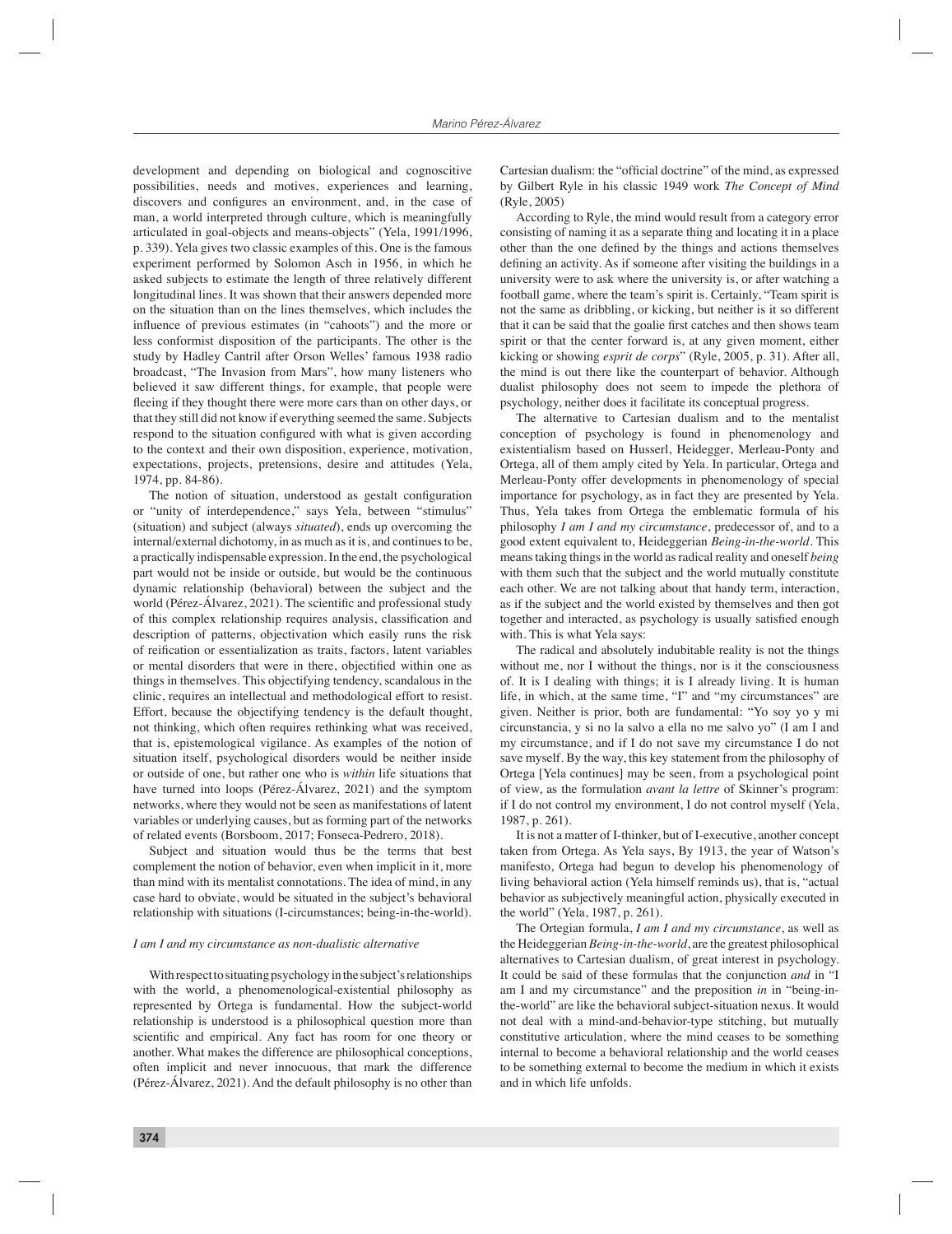It is important to highlight the double side of behavior: the subject and the world. On the subject side, it refers to behavior (always someone's) as a meaningful action as "meaningfully subjective action, physically executed in the world," as Yela says. It might be said that the mind is in behavior, *is* behavior, by definition meaningful, with a sense for the subject given the circumstances. If it were not meaningful, it would not be psychological behavior, but only biological, such as a *tic* in the eyelid compared to a *wink* (Pérez-Álvarez, 2021). On the world side, world refers to the correlative meaning and functionality of situations in relation to the subjects. It would be the behavioral properties of the human world in the sense of "geography or behavioral field" as differentiated from the physical field, according to the distinction made by Gestalt psychology cited by Yela (Yela, 1974, p. 82). This includes the *affordances* or availabilities of Gibson, another author widely cited by Yela. The notion of the behavioral field rounds out the correlative notion of behavioral subject. From being in some place, that is where the mind would be, as meaningful activity.

Behavior may be seen, as Yela conceives it, in relation to Skinner's operant behavior (Pérez-Álvarez, 2018a). Ortega's executive-self may also be seen as an operant-self (Pérez-Álvarez & Sass, 2008). In particular, Skinner's operant behavior involves intentionality. As Skinner says in *About Behaviorism* in 1974, "… operant behavior is the very field of purpose and intention. By its very nature, it is directed at the future: a person acts so that something will happen, and the order is temporal" (Skinner, 1987, p. 54).

However, Yela is not a behavioralist. Nor is he not. As the quote above, in which Yela recognizes behavior as a contribution to psychological behaviorism, continues: I do not believe it too much of a risk to assume that most psychologists today would describe, one way or another, the old line by Woodworth (1924, p. 264): 'If I am asked if I am a behavioralist, I would have to say that I do not know and do not care. If I am, it is because I believe in several of the projects that behavioralists propose. If I am not, in part, it is because I also believe in other projects which behavioralists seem to sidestep'" (Yela, 1980/1996, p. 182).

According to its phenomenological-behavioral approach, Yela's structure of behavior has the same lineage as Merleau-Ponty's 1942 work, *La structure du comportement* [*The structure of comportment*], also often cited by Yela. In some way, the term "comportment" is preferable to behavior, which is loaded with spurious meanings as the counterpart of the mind and executive function (Pérez-Álvarez, 2018a; 2028b). As already discussed elsewhere:

The notion of 'comportment' refers to the entire corporal, affective, cognitive and operational articulation of the subject with the world, where comportment involves intentionality, know-how and comprehension (not the external execution of internal intentions and cognitions) […]. The gestalt, holistic, non-mechanicist and not analytically rending character of this conception should be emphasized, which is why Merleau-Ponty talks about the 'structure of comportment', just as Mariano Yela also speaks of the 'structure of behavior' in the same line (Yela, 1974). Behavior, or here, comportment, constitutes a structure or dynamic pattern which includes the organism and the medium, the subject and the situation (Pérez-Álvarez, 2018a, p. 168).

More particularly, Yela says, "The structure of behavior is the unit of interdependence of stimulus, subject and action" (Yela, 1974, p. 95). "Action depends on the particular way of being

of the subject – personality – and the situation as the subject experiences, perceives and interprets it. The action falls on the stimulating situation it responds to and modifies, adapting to it and transforming it. The action likewise reverts on the subject himself, who expresses himself and is shaped through it. Man makes himself through action: he behaves the way he is and goes on being the way he behaves" (Yela, 1974, p. 95).

It is interesting to relate this conception of psychology of Yela to how Pinillos defines psychology. Pinillos says:

The subject of psychology is that activity by which organisms exist in their respective media, responding to their stimuli and operating on them, in a purposeful, partly conscious way (Pinillos, 1975, p. 692).

Given this coincidence of perhaps the two most eminent contemporary Spanish psychologists, we might wonder what happened to psychology in Spain. Perhaps it would have to be answered that these clear and distinct definitions were to a great extent in vain, as Spanish psychology seems immersed in mainstream psychology as the study of mind and behavior. This underuse is partly due to our eminent psychologists being more occupied with modernizing and updating Spanish psychology than in developing their own conceptions of it, without doubt more grounded than the psychology with the American stamp on it, everything said and done. While Pinillos did not get the chance to write a book announced at the end of his *Principles of Psychology* on "The history and method of psychology" where he would probably have developed his more personal conception, Yela was better known for one of the two souls of psychology that inhabited him, leaving aside studies of such doubtless value and as current as some of those used here.

#### Discussion

This article proposed a distillation of the psychological conception of Yela concerning the question of the unity-diversity of psychology. His conception may be described around the structure of conduct as unity of interdependence of the situation, the subject and the action. The situation and the subject as the delimitation of behavior are not redundant. On the contrary, they situate behavior beyond its conventional use as an instrument of the mind and response to stimuli. Instead of the mind there is the subject and instead of the stimulus there is the situation, more comprehensive concepts. It is a phenomenological-existential conception in the lineage of Merleau-Ponty, beyond the typical cognitive-behavioral mechanicist conception.

Touching on the question of unity, Yela himself is skeptical. "Even admitting to everything said, psychology is still a *divided and uneven science.*" Is future unification possible?" Yela asks. "I think so," he answers, "Although I am not sure it can be achieved," and adds, "It has to be admitted that the unification of psychology has a certain *utopian* nature [...] in the sense that an external *fiat* cannot be achieved [...]. Only if the efforts of free research converge on the same conception of the psychological subject and method can that unity be invented and discovered or approached, perhaps asymptotically," (Yela, 1991/1996, p. 344). If Yela already said in 1987 that "The current context favors a policy of separation and fragmentation due, among other things, to a system of incentives that reinforce disunity," (Yela, 1987, p. 268), how much more so could it be said today in view of the new conceptions that have arisen and research niches that have proliferated.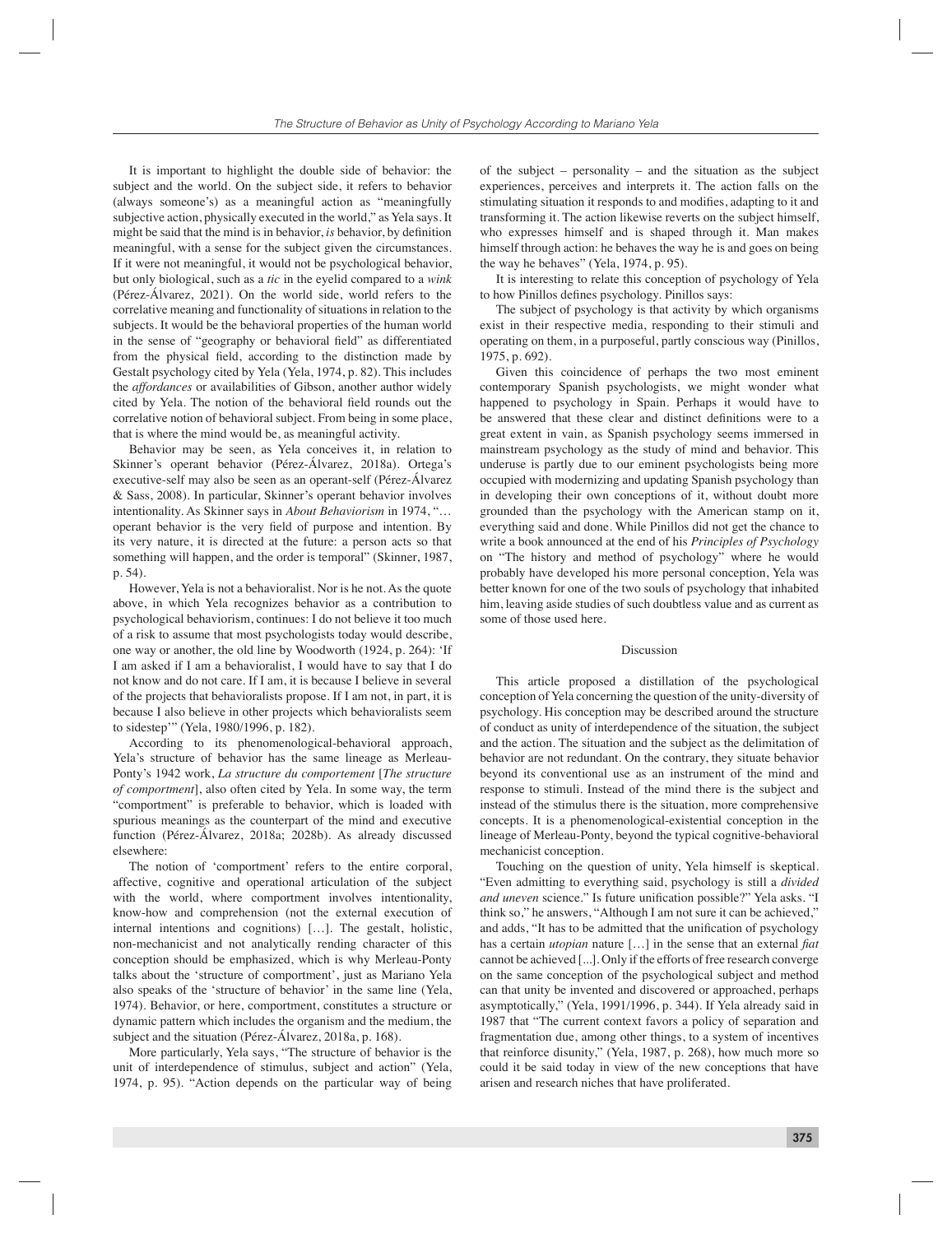Consider three "innovations" in psychology so far in the 21<sup>st</sup> century, such as positive psychology, neuroscience and evolutionary psychology, all of them different from each other and even absurd in relation to the abovementioned structure of comportment. Thus, positive psychology concentrates on happiness and wellbeing, neuroscience on the neuronal correlations of psychological activities, and evolutionary psychology on the genetic predispositions for the behavior of individuals, society and culture. However, the resurgence of some psychological traditions left a little on the side could be emphasized. With their pluses and minuses, they are in the line of the structure of comportment – subject, situation, action – discussed above (Pérez-Álvarez, 2018a). They are the new science of mind and behavior 4e (*embodied, embedded, enacted, extended*), contextual behavioral science (with Skinnerian roots), ecological psychology (based on Gibson), cultural psychology (in the tradition of Wundt and Vigotski) and existential psychology. Even when this variety reveals once more the diversity of psychology, in this case an attempt is made to suggest its relative unity beyond the mind and the brain (Pérez-Álvarez, 2018a).

Psychology based on the structure of comportment (or behavior) has important practical implications. In addition to those already mentioned above concerning the situation and symptom-networks as an alternative to the notion of disease, now the subjective meaning of behavior is emphasized as data in their own right for any psychological study deserving of the name. "That is why there are, and I think there always will be and must be," says Yela, "biographic, historical, cultural and humanistic psychologies that attempt to form coherent systems for understanding the subjective meaning of human behavior" (Yela, 1991/1996, p. 334). This poses what Yela recognizes as "The problem of scientific method in psychology": how to coordinate the study of subjective experience and public observation. The problem resides in how to articulate "…the interpretation of the personal sense of human actions and the empirical or experimental confirmation of the implications observable in the behavior which can be observed of that interpretation" (Yela, 1994/1996b, p. 361). Yela is advocating here methodological plurality, as long as it is methodical with psychometric properties that enable objectivation of the subjectivity. Passing the word now to Pinillos, "The objective study of subjective activity precisely understood is not at all as impracticable as an empirical epistemology has been suggesting" (Pinillos, 1975, p. 696).

It is therefore a perspective interested in the subjective experience claimed by both Yela and Pinillos. Although not yet part of psychology education standards, the interest in the systematic study of subjective experience is opening its way. Let us just make four comments here. Thus, for example, a new form of "introspection" is being developed in which individuals are trained in capturing and reconstructing experiences according to reliability and validity criteria (Bitbol & Petitmengin, 2013). Semi-structured interviews with a phenomenological basis enable the world experienced to be explored under different clinical conditions (Pérez-Álvarez & García-Montes, 2018). One's position with respect to one's own experiences and "symptoms", what Yela calls metabehavior, forms part of a phenomenological-hermeneutic method of therapeutic interview (Stanghellini & Mancini, 2017). And, so, clinical judgment has continued to be fundamental at the same time as the actuarial method since Paul Meehl established his realities in 1954 (Meehal, 2013). If, as Edward Thorndike said:

All that exists, exists in some amount and can be measured, it is also true that not everything that can be measured counts, nor can everything that counts be measured (as William B. Cameron said in this case).

Another practical contribution, although it may not seem like it, concerns derivation of an alternative metaphor to the interior/ exterior metaphor as a psychological model (mind/behavior). The metaphors can be most practical without our even knowing it, since they are not mere rhetorical figures. More than that, metaphors can also structure the way we think and live. We live metaphors, more than merely using them. Many metaphors are ontological, derived from the physical structure of the world and our position in it such as up and down, hard/soft, open/closed or inside/outside (Lakoff & Johnson, 2017). This means that they are not arbitrary, but impose themselves on our experience. Instead of that handy metaphor of the mind inside (inner world) and behavior outside (the outer world) taking the skin as the borderline, a sphere is proposed, for lack of anything better. The sphere includes the biographic totality: the past, the trajectory, personal projects, circumstances that can favor or impede the course of life and the horizon that opens up more or less clear and distant. Still talking about inside and outside, of course, but now not the mind inside one (where is it really?), but *inside* one's biography: trajectory, circumstances, future perspectives.

The sphere of life one is inside of  $-\text{in}$  any case always changing – involves a concave side which one alone faces, and a convex side which others see. While others can come to understand one from outside, perhaps even better than oneself, one still has a private redoubt in the last extreme inaccessible to others and even to oneself. The concave/convex limit of the sphere can be seen as a limitation of objective knowledge, but also as a stronghold and right against transparency. If all human beings were perfect and happy, they would all be the same.

The metaphor of the sphere is in agreement with Yela's proposal following Ortega. "The study of life and its anomalies," says Yela, "in turn, requires examination of the perspective of life from inside, according to the vital reason of personal projects, which enables their effective human reality and sense to be captured, and examination of the perspective from outside, the one offered from a point of view that Ortega sometimes calls *behaviorist*" (Yela, 1983, p. 239). We have here the articulation of methods mentioned. Although Yela was not a clinician, he captures the nature of human anomalies better than clinicians whose professional deformation may lead them to seek internal breakdowns without perceiving the biography. As Yela says, "Anomalies are those of biographic life. They are not, in themselves, automatic and anonymous defects from such and such causes. Whatever the causes and effects, the anomaly does not consist of them, but of the deviation undergone in the biographic life of man." "The study of anomalies," Yela continues, "claims, in turn, the biographic interpretation and scientific enquiry into circumstance; the hermeneutics of projects and study of means and mechanisms that make them succeed or fail" (Yela, 1983, p. 239).

This article has its limitations, in part due to the limit placed on length. Concepts have been mobilized, sometimes little more than mentioned, that would require greater development and ontological and epistemological basis, something which, however, could be found elsewhere (Pérez-Álvarez, 2018b; 2021). Naturally, the work of Yela cannot be "distilled" in a few words, more than for commemorative reasons, as it is full of wisdom, details and